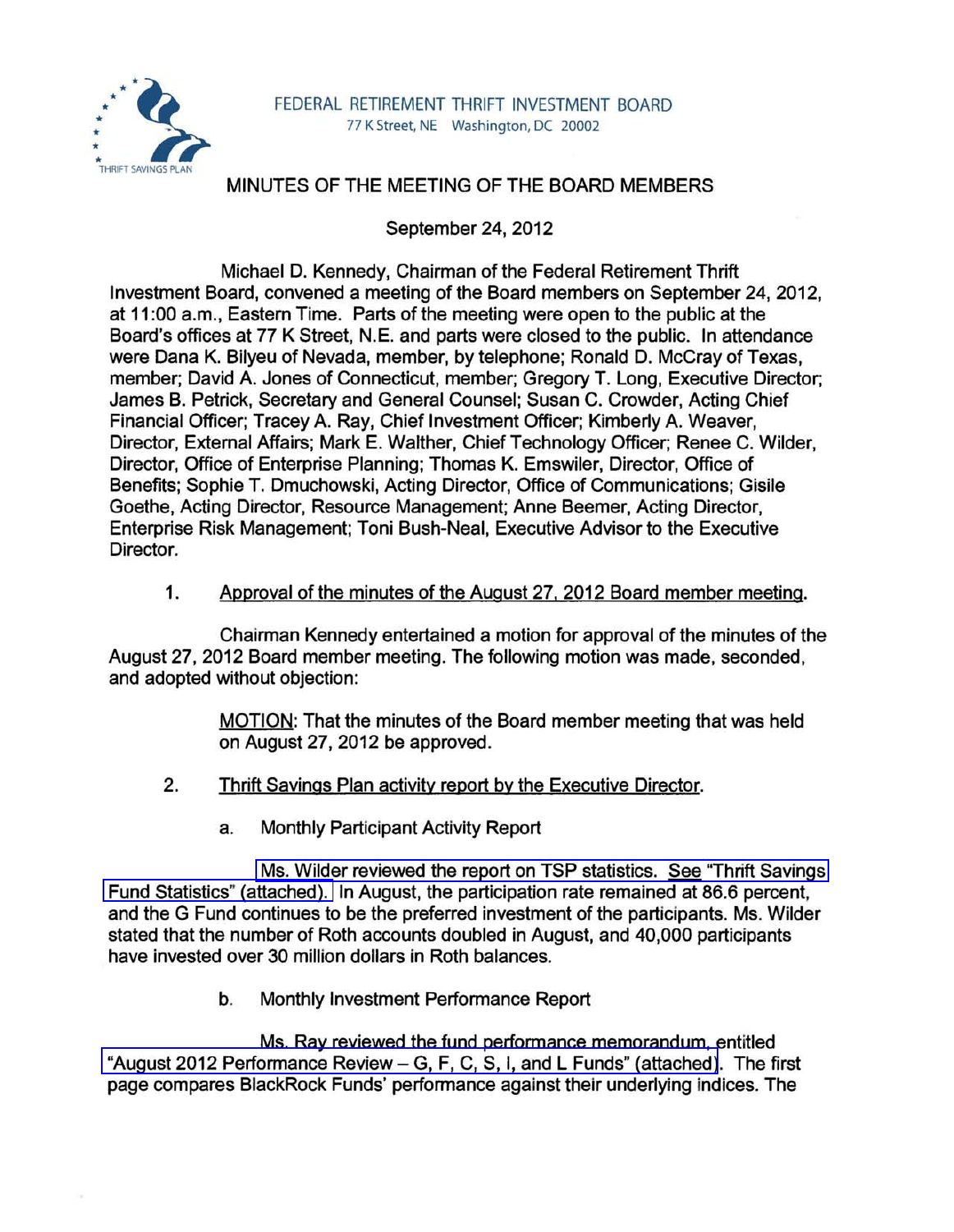Small to Midcap Fund and the International Fund both experienced some tracking error. There was a fair value pricing on July 31<sup>st</sup>, causing the I Fund to underperform by 0.58 percent. In August it was reversed, and the I Fund outperformed the index by 0.6 percent. Year-to-date the I Fund is outperforming the index by 31 basis points, largely due to the tax effect of the index.

Trading costs for the F Fund were higher compared to other funds as a result of liquidity in the mortgage-backed securities market. So far in September, he C Fund is up almost 4 percent, the S Fund is up 4 percent, and the I Fund is up 5.8 percent.

## c. Legislative Report

Ms. Weaver reported that the legislative agenda relating to the TSP have been postponed until after the November election.

## 3. Annual Budget Report.

Mr. Long explained that the budget report includes fiscal year 2012 expenditures, a proposed budget for fiscal year 2013, and a first estimate of the budget for fiscal year 2014.

Mr. Long briefly discussed the Agency's accomplishments during fiscal year 2012, stating that it was a year of significant challenge and significant accomplishment. Specifically, the Agency (1) delivered on its primary and ongoing strategic goal of dial-tone consistency; (2) initiated a Project Management framework and established a Project Management Office; (3) implemented the Roth option for participants; (4) relocated the Agency to a new building; (5) redesigned and launched frtib.gov, the Agency website; and (6) reorganized and restructured offices, including the addition of an Office of Enterprise Risk Management, an Office of Resource Management, and the division of Participant Services into two different offices focused on benefits and communication. In achieving those goals, the Agency is projected to use its entire allotted 143 million dollar budget for fiscal year 2012.

[Mr. Long presented the proposed budget in terms of two categories,](http://www.frtib.gov/pdf/minutes/MM-2012Sep-Att3.pdf) steady state and new initiatives. Steady state encompasses the requirements to run the organization in a consistent manner, including regular updates to hardware, software, and personnel. Five percent of the proposed budget would be allocated to new initiatives. Mr. Long explained that for fiscal year 2013, the proposed budget is 166 million dollars to run the plan in a steady state, and 175 million dollars to include the new initiatives. Mr. Long discussed the increase in the steady state budget for FY 2013. A large part of the increase is due to correcting personnel deficiencies in the Agency's internal staff.

Mr. Long reviewed past year's budgets in terms of the ratio of assets to budget, a proxy for expense ratio. In FY 2004, the ratio was approximately 7 basis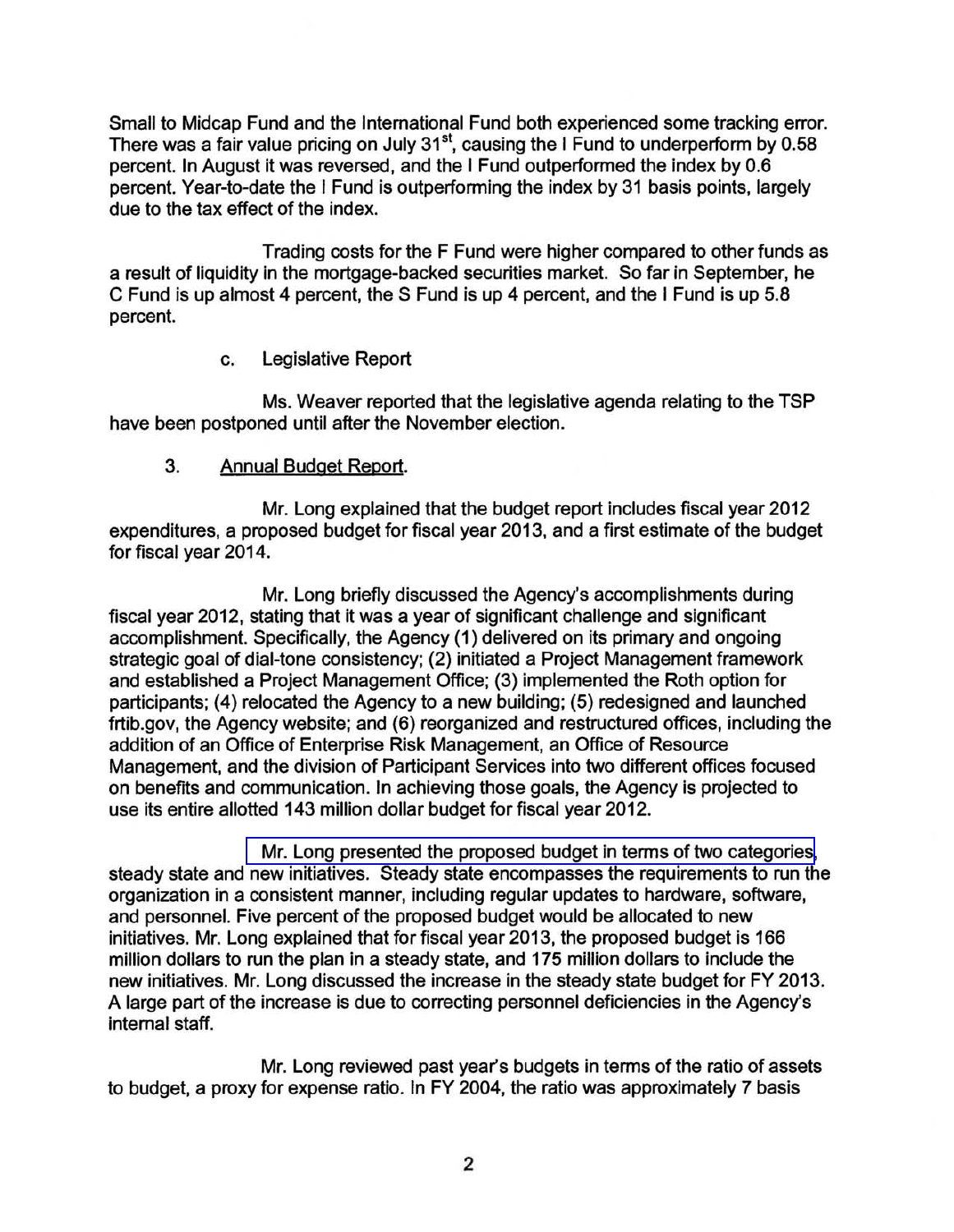points, and current years have been approximately 4 to 5 basis points. In FY 2012, the ratio was 4.5 basis points, and the steady state budget for FY 2013 would be an estimated 4.7 basis points.

Mr. Long presented the planned new initiatives for FY 2013. He explained that in response to the Board's request to prioritize new initiatives, he would be presenting some as mission critical, necessary, or important. Enterprise Information Security Risk Management was presented as the most important and mission critical initiative, focused on IT security and the confidentiality, integrity, and availability of TSP data. A Human Capital Management Initiative, focused on hiring, performance management, training and development, was also identified as mission critical. Mr. Long also identified necessary initiatives, including integrated acquisition strategy, enterprise risk management, IT architecture of the future, and smarter decision-making. Mr. Long also outlined important initiatives, including a new financial management information system, new media options, and retirement income strategy planning.

Mr. Long explained that pursuing those new initiatives would move the proposed budget from 166 million dollars to 175 million dollars and from 4.7 basis points to an estimated 5 basis points, based on the budget to estimated assets ratio. He also presented a first estimate of a FY 2014 budget, which would include three major technology initiatives. Mr. Long stated that his goal is always to maintain a lowcost plan, and explained that he uses the basis points to illustrate that relative to the competitive market, the TSP is very inexpensive for the participant.

Chairman Kennedy thanked Mr. Long for his presentation, and encouraged the new Board members to ask questions. Mr. McCray and Ms. Bilyeu stated that they appreciated the detail of the budget proposal, and expressed some surprise at the growth predictions over FY 2012, 2013, and 2014. Chairman Kennedy agreed that the increase from FY 2012 to FY 2013 was a significant increase, but commented that the previous two years, the budget had remained relatively flat, and many projects were deferred. Mr. Long agreed that almost all of the increase aimed to resolve previous deficiencies, and explained that the meaningfully higher budget is a result of four years of relatively flat budgets. The Board members discussed the option to examine the budget mid-year at the May meeting, and concluded that a budget of 170.5 million would allow the Agency to implement its mission critical initiatives. Mr. Jones suggested that the budget vote include both a dollar value, and a target of 5.0 basis points.

Chairman Kennedy entertained a motion for approval of the fiscal year 2013 budget. The following motion was made, second, and adopted without objection.

> MOTION: That the Agency's Fiscal Year 2013 Budget be approved in the amount of 170.5 million dollars; and that the Board also sets a target expense ratio of 5 basis points for fiscal year 2013.